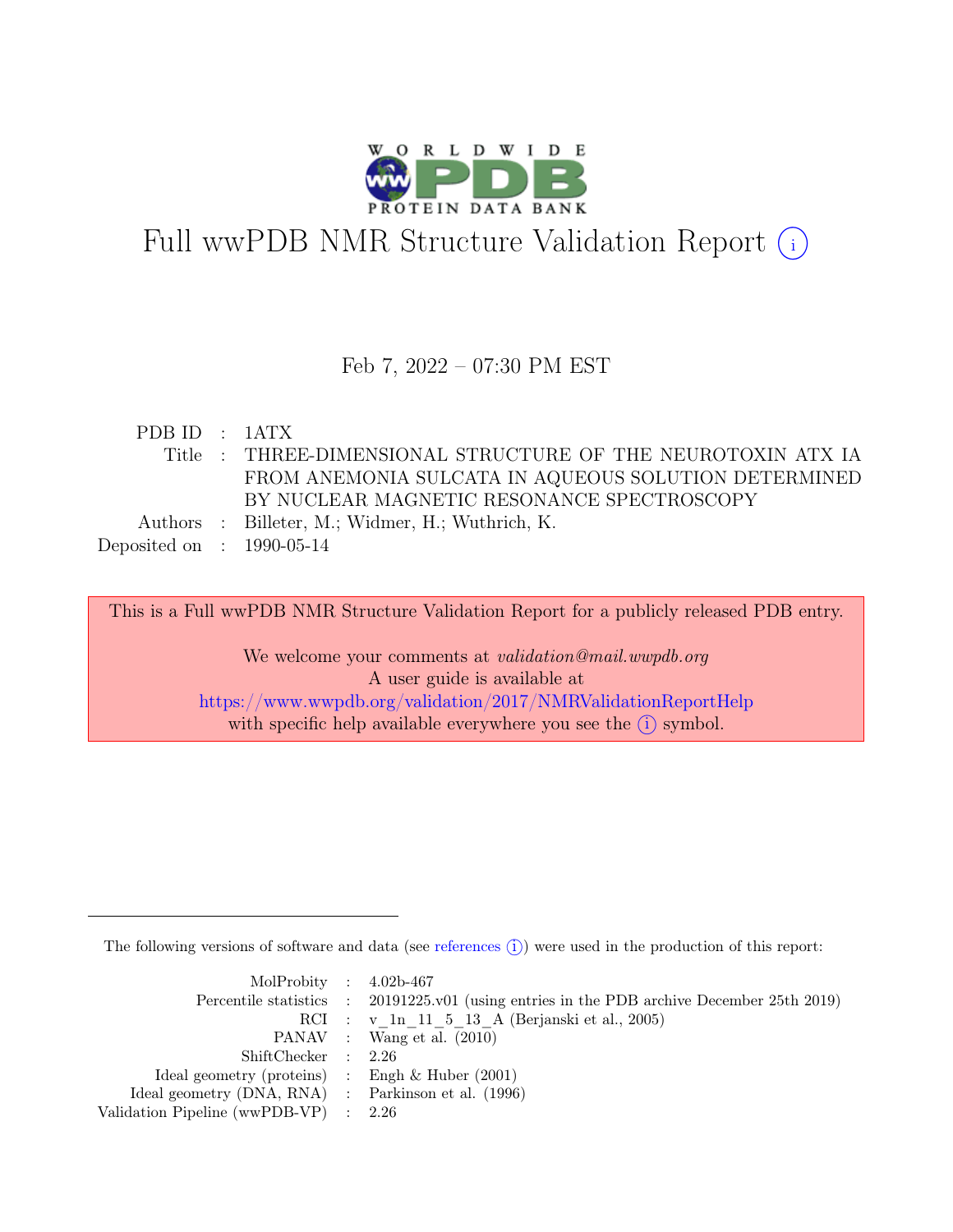## 1 Overall quality at a glance  $(i)$

The following experimental techniques were used to determine the structure: SOLUTION NMR

The overall completeness of chemical shifts assignment was not calculated.

Percentile scores (ranging between 0-100) for global validation metrics of the entry are shown in the following graphic. The table shows the number of entries on which the scores are based.



| Metric.               | Whole archive<br>$(\#Entries)$ | NMR archive<br>$(\#Entries)$ |  |  |
|-----------------------|--------------------------------|------------------------------|--|--|
| Clashscore            | 158937                         | 12864                        |  |  |
| Ramachandran outliers | 154571                         | 11451                        |  |  |
| Sidechain outliers    | 154315                         | 11428                        |  |  |

The table below summarises the geometric issues observed across the polymeric chains and their fit to the experimental data. The red, orange, yellow and green segments indicate the fraction of residues that contain outliers for  $>=$  3, 2, 1 and 0 types of geometric quality criteria. A cyan segment indicates the fraction of residues that are not part of the well-defined cores, and a grey segment represents the fraction of residues that are not modelled. The numeric value for each fraction is indicated below the corresponding segment, with a dot representing fractions  $\langle=5\%$ 

| Mol | $\mid$ Chain $\mid$ | Length | Quality of chain |     |     |
|-----|---------------------|--------|------------------|-----|-----|
|     |                     | 40     | 54%              | 17% | 28% |

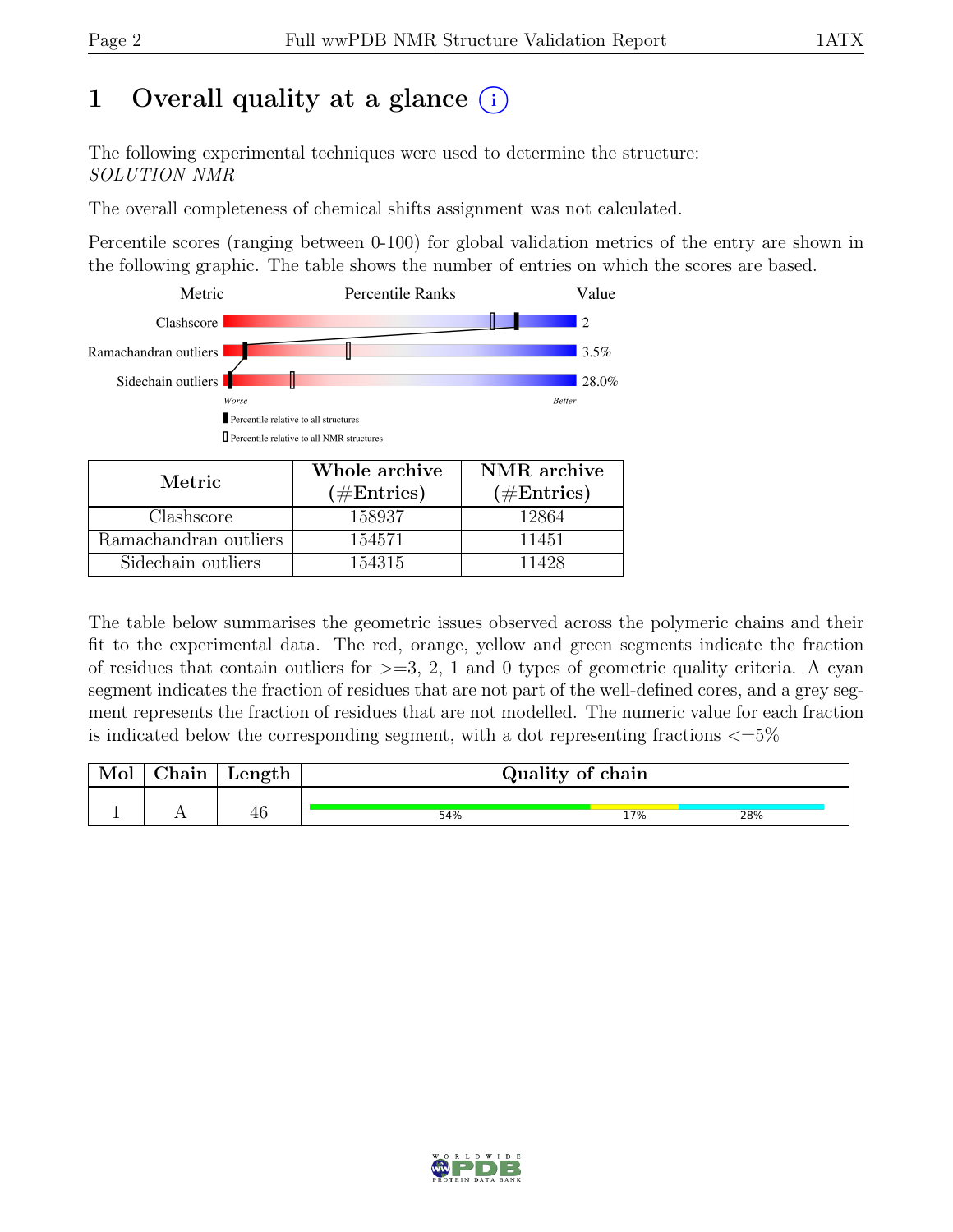## 2 Ensemble composition and analysis  $(i)$

This entry contains 8 models. Model 8 is the overall representative, medoid model (most similar to other models).

The following residues are included in the computation of the global validation metrics.

| Well-defined (core) protein residues |                                           |                                          |  |  |  |
|--------------------------------------|-------------------------------------------|------------------------------------------|--|--|--|
|                                      | Well-defined core   Residue range (total) | $\vert$ Backbone RMSD $(A)$ Medoid model |  |  |  |
|                                      | A:2-A:7, A:20-A:46 $(33)$                 | 0.58                                     |  |  |  |

Ill-defined regions of proteins are excluded from the global statistics.

Ligands and non-protein polymers are included in the analysis.

The models can be grouped into 2 clusters. No single-model clusters were found.

| Cluster number | Models         |
|----------------|----------------|
|                | 1, 3, 4, 5, 7, |
|                |                |

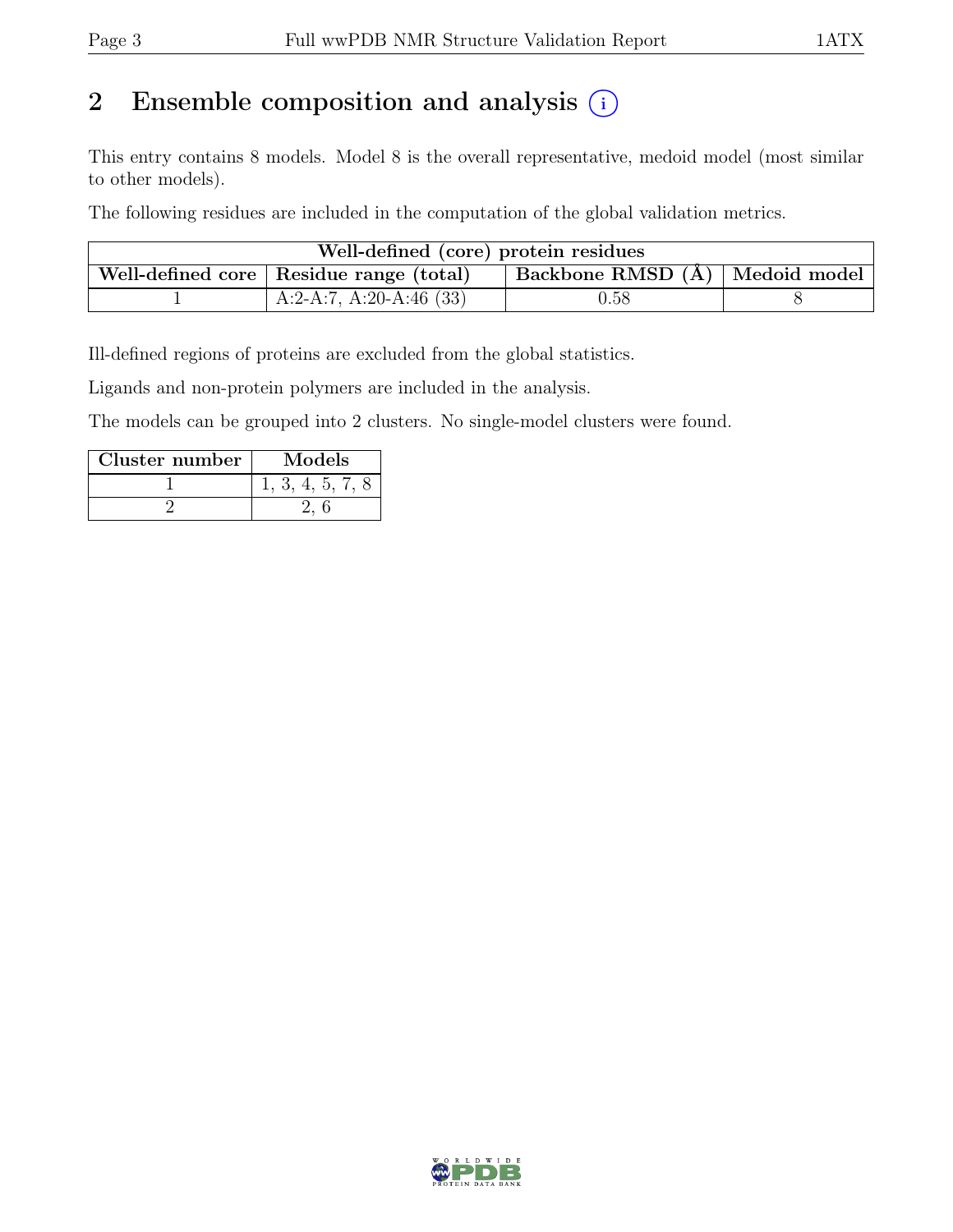## 3 Entry composition  $(i)$

There is only 1 type of molecule in this entry. The entry contains 639 atoms, of which 307 are hydrogens and 0 are deuteriums.

• Molecule 1 is a protein called ATX IA.

| Mol | Chain   Residues | Atoms          |     |     |    | race |  |  |
|-----|------------------|----------------|-----|-----|----|------|--|--|
|     |                  | $_{\rm Total}$ |     |     |    |      |  |  |
|     | 46               | 639            | 201 | 307 | 61 | -63  |  |  |

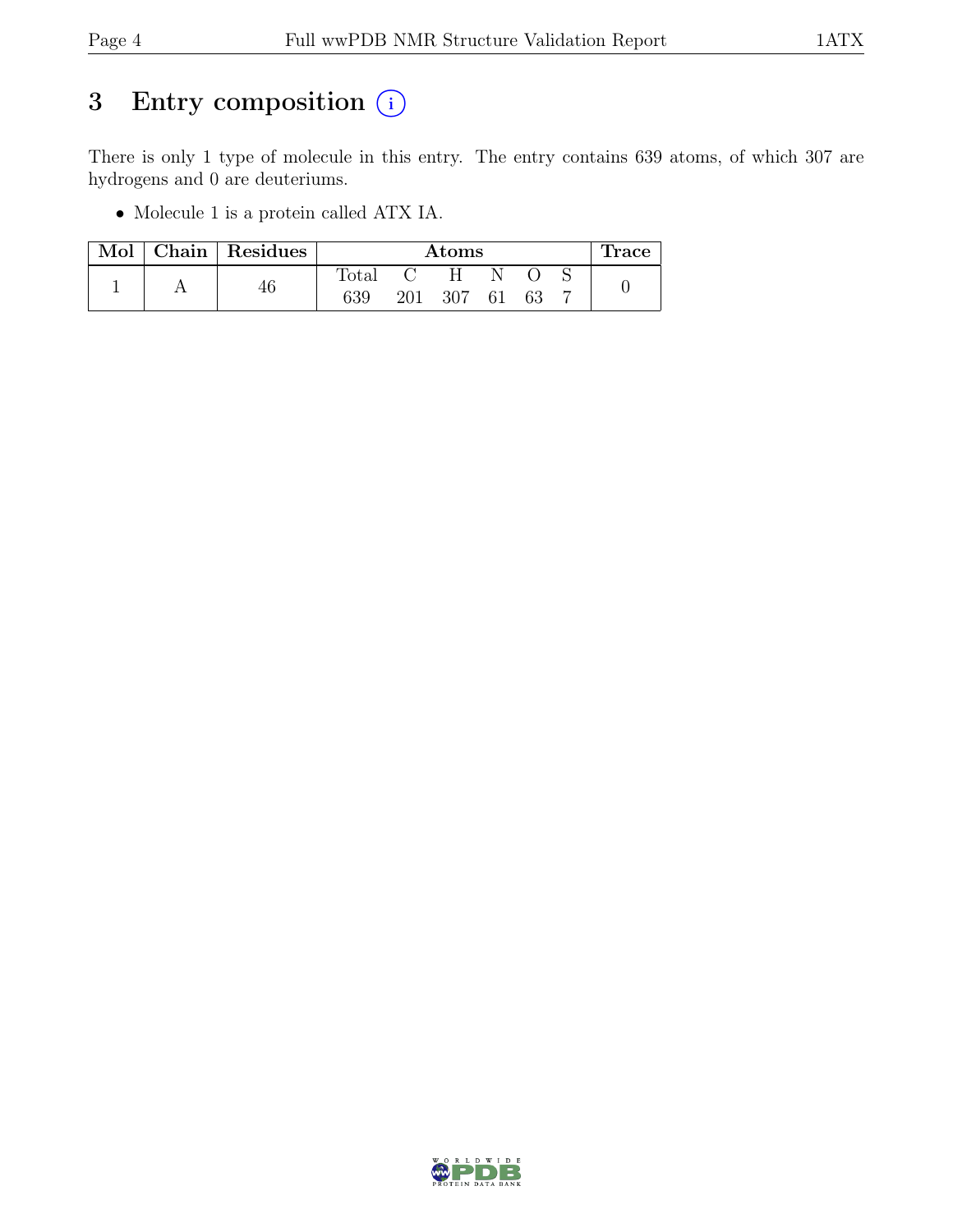## 4 Residue-property plots (i)

## <span id="page-4-0"></span>4.1 Average score per residue in the NMR ensemble

These plots are provided for all protein, RNA, DNA and oligosaccharide chains in the entry. The first graphic is the same as shown in the summary in section 1 of this report. The second graphic shows the sequence where residues are colour-coded according to the number of geometric quality criteria for which they contain at least one outlier:  $green = 0$ ,  $yellow = 1$ ,  $orange = 2$  and  $red =$ 3 or more. Stretches of 2 or more consecutive residues without any outliers are shown as green connectors. Residues which are classified as ill-defined in the NMR ensemble, are shown in cyan with an underline colour-coded according to the previous scheme. Residues which were present in the experimental sample, but not modelled in the final structure are shown in grey.

• Molecule 1: ATX IA



## 4.2 Scores per residue for each member of the ensemble

Colouring as in section [4.1](#page-4-0) above.

### 4.2.1 Score per residue for model 1

• Molecule 1: ATX IA



- 4.2.2 Score per residue for model 2
- Molecule 1: ATX IA



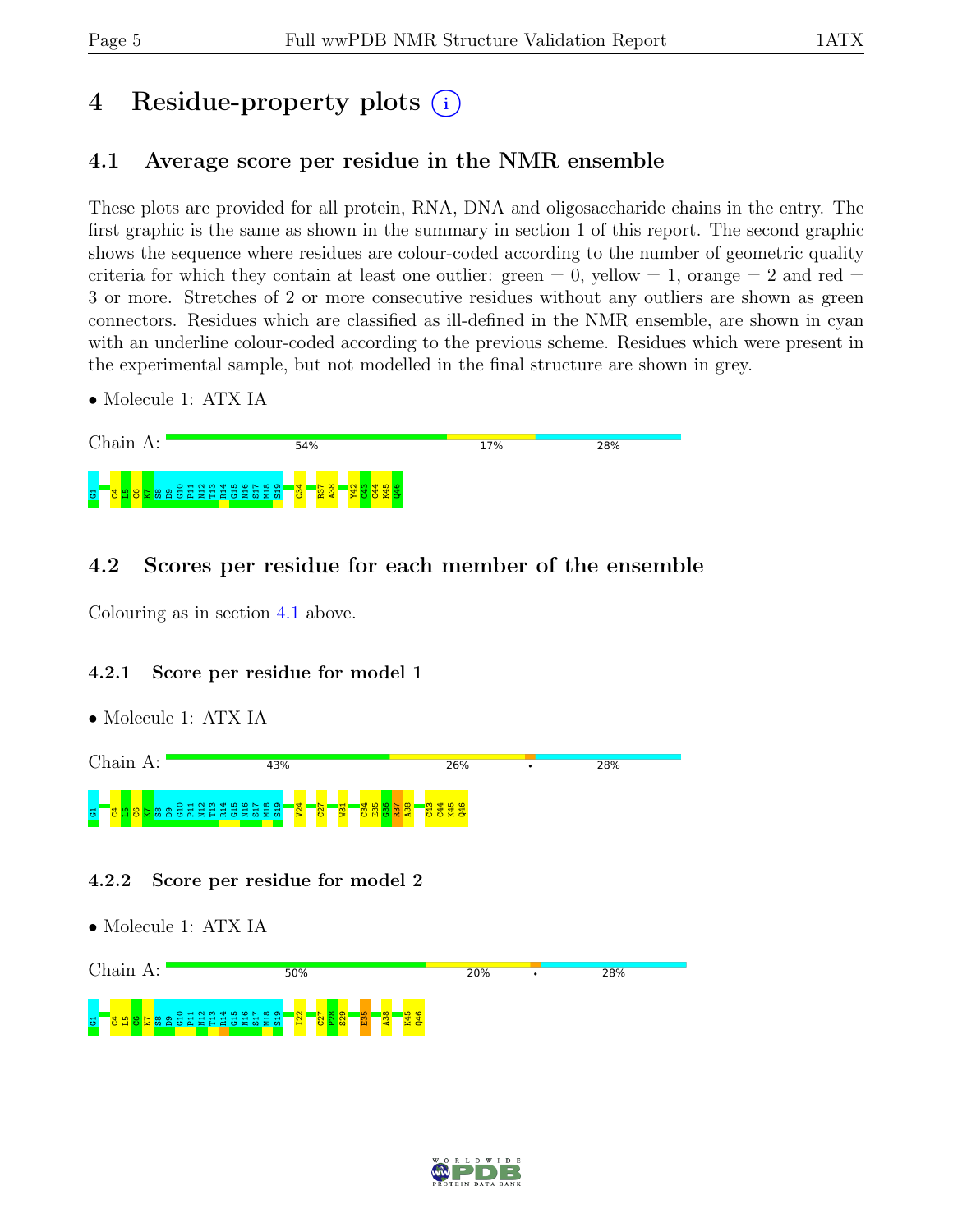#### 4.2.3 Score per residue for model 3

• Molecule 1: ATX IA



#### 4.2.4 Score per residue for model 4

• Molecule 1: ATX IA



#### 4.2.5 Score per residue for model 5

• Molecule 1: ATX IA

| Chain. | 43%                                        | 26% | 28% |  |
|--------|--------------------------------------------|-----|-----|--|
|        | <b>Bangharan Sanghara</b><br>$\frac{1}{3}$ | ÷   |     |  |

### 4.2.6 Score per residue for model 6

• Molecule 1: ATX IA



### 4.2.7 Score per residue for model 7

• Molecule 1: ATX IA



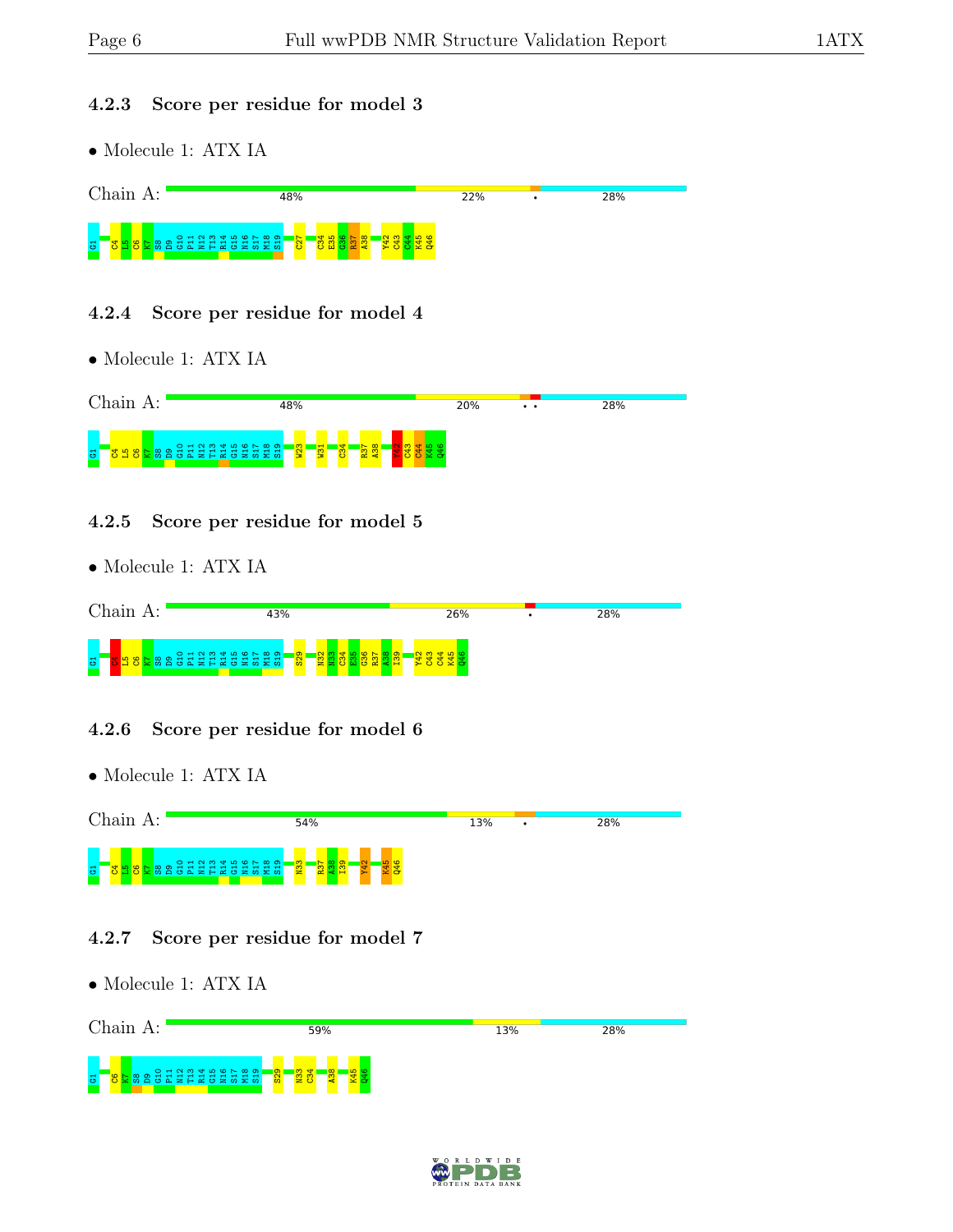## 4.2.8 Score per residue for model 8 (medoid)

• Molecule 1: ATX IA



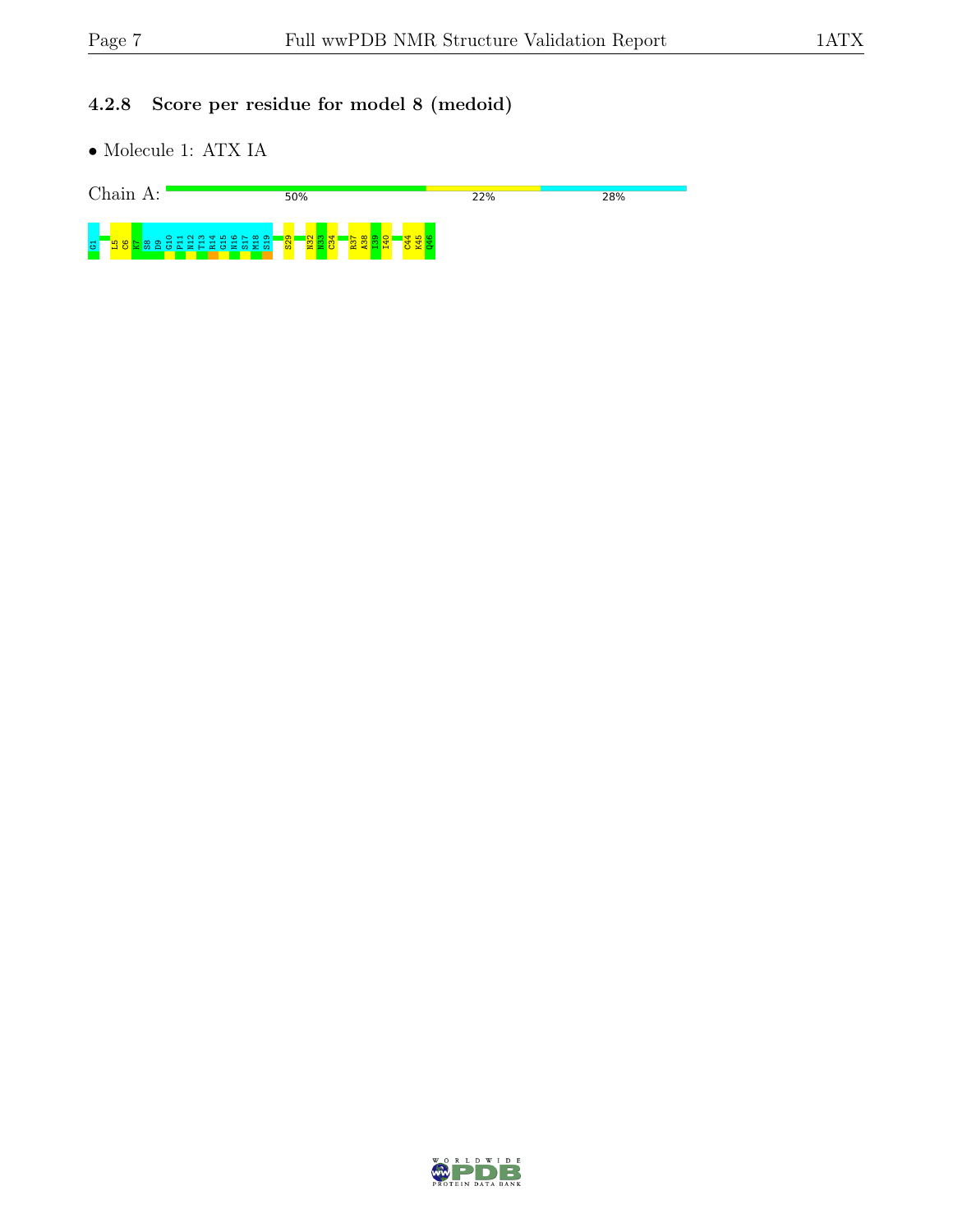## 5 Refinement protocol and experimental data overview  $(i)$

Of the ? calculated structures, 8 were deposited, based on the following criterion: ?.

The following table shows the software used for structure solution, optimisation and refinement.

| Software name   Classification   Version |            |  |
|------------------------------------------|------------|--|
| Amber                                    | refinement |  |

No chemical shift data was provided.

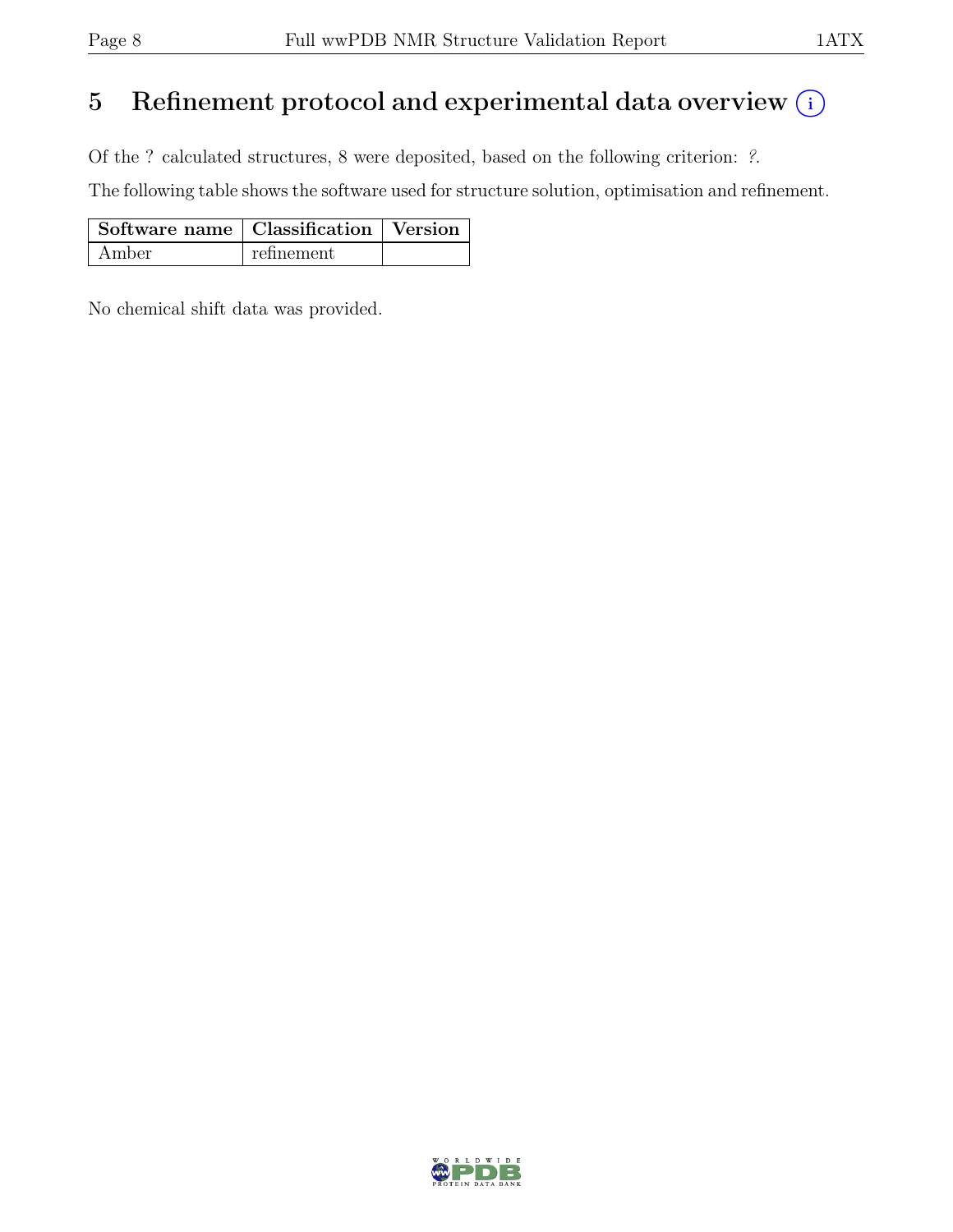## 6 Model quality  $(i)$

## 6.1 Standard geometry  $(i)$

The Z score for a bond length (or angle) is the number of standard deviations the observed value is removed from the expected value. A bond length (or angle) with  $|Z| > 5$  is considered an outlier worth inspection. RMSZ is the (average) root-mean-square of all Z scores of the bond lengths (or angles).

| Mol<br>Chain |  |                 | Bond lengths                    | Bond angles     |                                      |  |
|--------------|--|-----------------|---------------------------------|-----------------|--------------------------------------|--|
|              |  | <b>RMSZ</b>     | #Z>5                            | RMSZ            | #Z>5                                 |  |
|              |  | $0.64 \pm 0.01$ | $0\pm 0/251$ ( $0.0\pm 0.0\%$ ) | $1.07 \pm 0.06$ | $(0.1 \pm 0.2\%)$<br>$0 \pm 1/337$ , |  |
| All          |  | 0.64            | $0.0\%$<br>0/2008               | 1.07            | $0.1\%$<br>3/2696                    |  |

Chiral center outliers are detected by calculating the chiral volume of a chiral center and verifying if the center is modelled as a planar moiety or with the opposite hand. A planarity outlier is detected by checking planarity of atoms in a peptide group, atoms in a mainchain group or atoms of a sidechain that are expected to be planar.

|  | Mol   Chain   Chirality   Planarity |               |
|--|-------------------------------------|---------------|
|  | $0.0 \pm 0.0$                       | $0.9 \pm 0.6$ |
|  |                                     |               |

There are no bond-length outliers.

All unique angle outliers are listed below. They are sorted according to the Z-score of the worst occurrence in the ensemble.

| Mol |             | $\vert$ Type |      | Ideal (°)   | Models              |        |        |  |       |       |
|-----|-------------|--------------|------|-------------|---------------------|--------|--------|--|-------|-------|
|     | Chain   Res |              |      | Atoms       | Observed $(^\circ)$ |        |        |  | Worst | Total |
|     |             |              | CYS  | $CA-CB-SG$  | 6.37                | 125.46 | 114.00 |  |       |       |
|     |             | 42           | TYR. | $CB-CG-CD2$ | $-6.32$             | 117.21 | 121.00 |  |       |       |
|     |             | 44           | CVS  | $CA-CB-SG$  | 5.43                | 123.77 | 114.00 |  |       |       |

There are no chirality outliers.

All unique planar outliers are listed below. They are sorted by the frequency of occurrence in the ensemble.

|  |     |                      | Mol   Chain   Res   Type   Group   Models (Total) |
|--|-----|----------------------|---------------------------------------------------|
|  |     | TYR Sidechain        |                                                   |
|  | -37 | $ARG \mid Sidechain$ |                                                   |

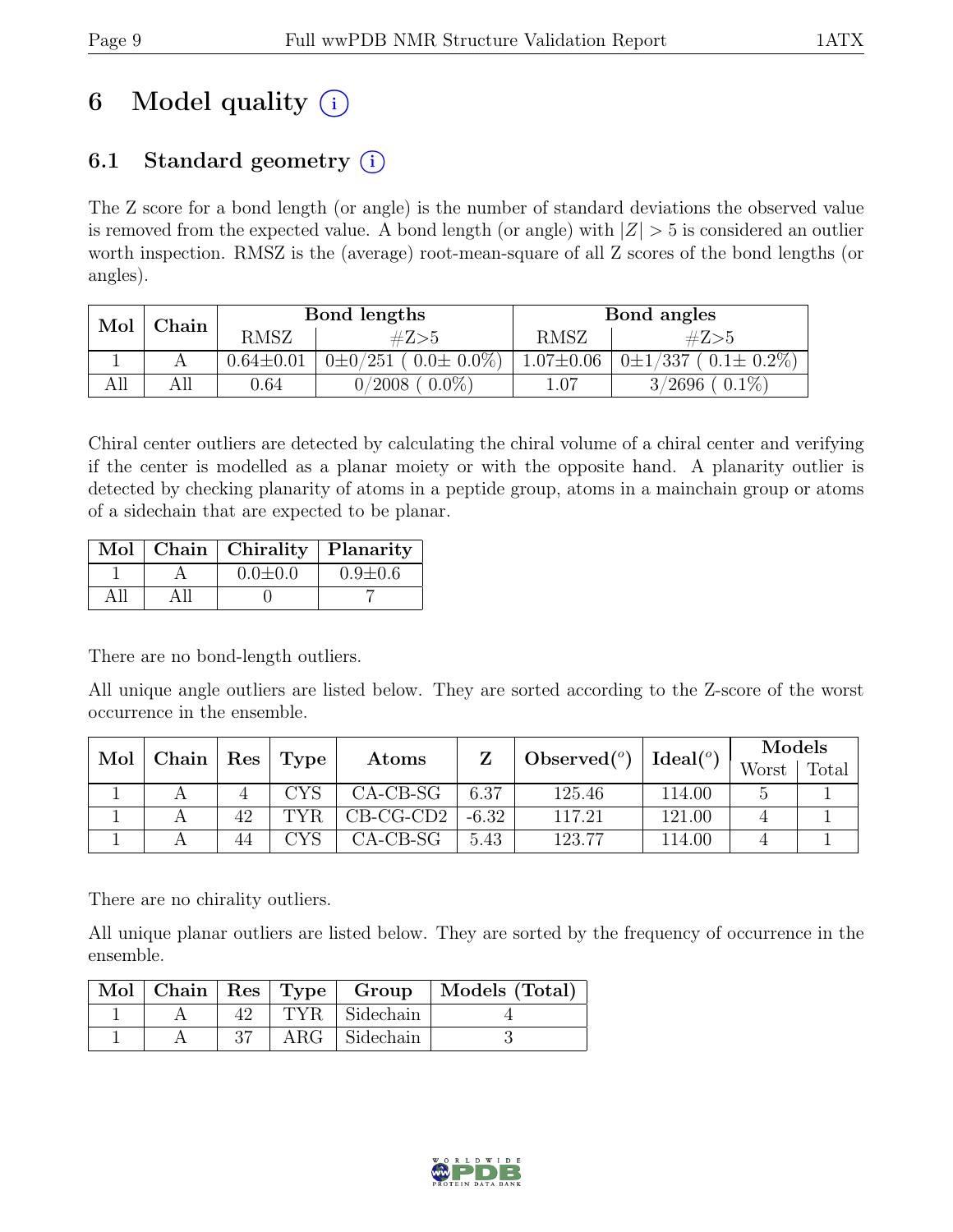### 6.2 Too-close contacts  $(i)$

In the following table, the Non-H and H(model) columns list the number of non-hydrogen atoms and hydrogen atoms in each chain respectively. The H(added) column lists the number of hydrogen atoms added and optimized by MolProbity. The Clashes column lists the number of clashes averaged over the ensemble.

|  |      | Mol   Chain   Non-H   H(model)   H(added)   Clashes |       |  |
|--|------|-----------------------------------------------------|-------|--|
|  |      |                                                     |       |  |
|  | 1960 |                                                     | '832- |  |

The all-atom clashscore is defined as the number of clashes found per 1000 atoms (including hydrogen atoms). The all-atom clashscore for this structure is 2.

| Atom-1           | Atom-2           | $Clash(\AA)$ | Distance(A) | Models         |       |
|------------------|------------------|--------------|-------------|----------------|-------|
|                  |                  |              |             | Worst          | Total |
| 1: A:23:TRP:CD1  | 1:A:44:CYS:HB3   | 0.48         | 2.44        | 4              |       |
| 1: A:31:TRP:HB3  | 1:A:44:CYS:SG    | 0.47         | 2.49        | 4              | 1     |
| 1:A:7:LYS:NZ     | 1:A:35:GLU:OE2   | 0.44         | 2.45        | $\overline{2}$ |       |
| 1:A:40:ILE:HD12  | 1:A:40:ILE:N     | 0.44         | 2.28        | 8              | 1     |
| 1:A:23:TRP:HB2   | 1: A:42: TYR: CZ | 0.44         | 2.48        | 4              | 1     |
| 1: A: 6: CYS: SG | 1:A:45:LYS:HB2   | 0.42         | 2.53        | 6              | 1     |
| 1: A:32: ASN: C  | 1: A:44: CYS:SG  | 0.42         | 2.98        | 8              | 1     |
| 1:A:4:CYS:SG     | 1:A:39:ILE:HD13  | 0.41         | 2.56        | 5              | 1     |
| 1: A:27: CYS:SG  | 1: A:31:TRP:HB2  | 0.40         | 2.57        |                |       |

All unique clashes are listed below, sorted by their clash magnitude.

## 6.3 Torsion angles  $(i)$

#### 6.3.1 Protein backbone (i)

In the following table, the Percentiles column shows the percent Ramachandran outliers of the chain as a percentile score with respect to all PDB entries followed by that with respect to all NMR entries. The Analysed column shows the number of residues for which the backbone conformation was analysed and the total number of residues.

| Mol | Chain | Analysed        | Favoured           | Allowed                  | Outliers              | Percentiles |    |
|-----|-------|-----------------|--------------------|--------------------------|-----------------------|-------------|----|
|     |       | $32/46$ (70%)   | $27\pm1(84\pm5\%)$ | $4\pm 2$ (12 $\pm 5\%$ ) | $1\pm0$ (4 $\pm1\%$ ) | 6           | 35 |
| All | All   | $256/368$ (70%) | $215(84\%)$        | $32(12\%)$               | (4%                   | $6\vert$    | 35 |

All 4 unique Ramachandran outliers are listed below. They are sorted by the frequency of occurrence in the ensemble.

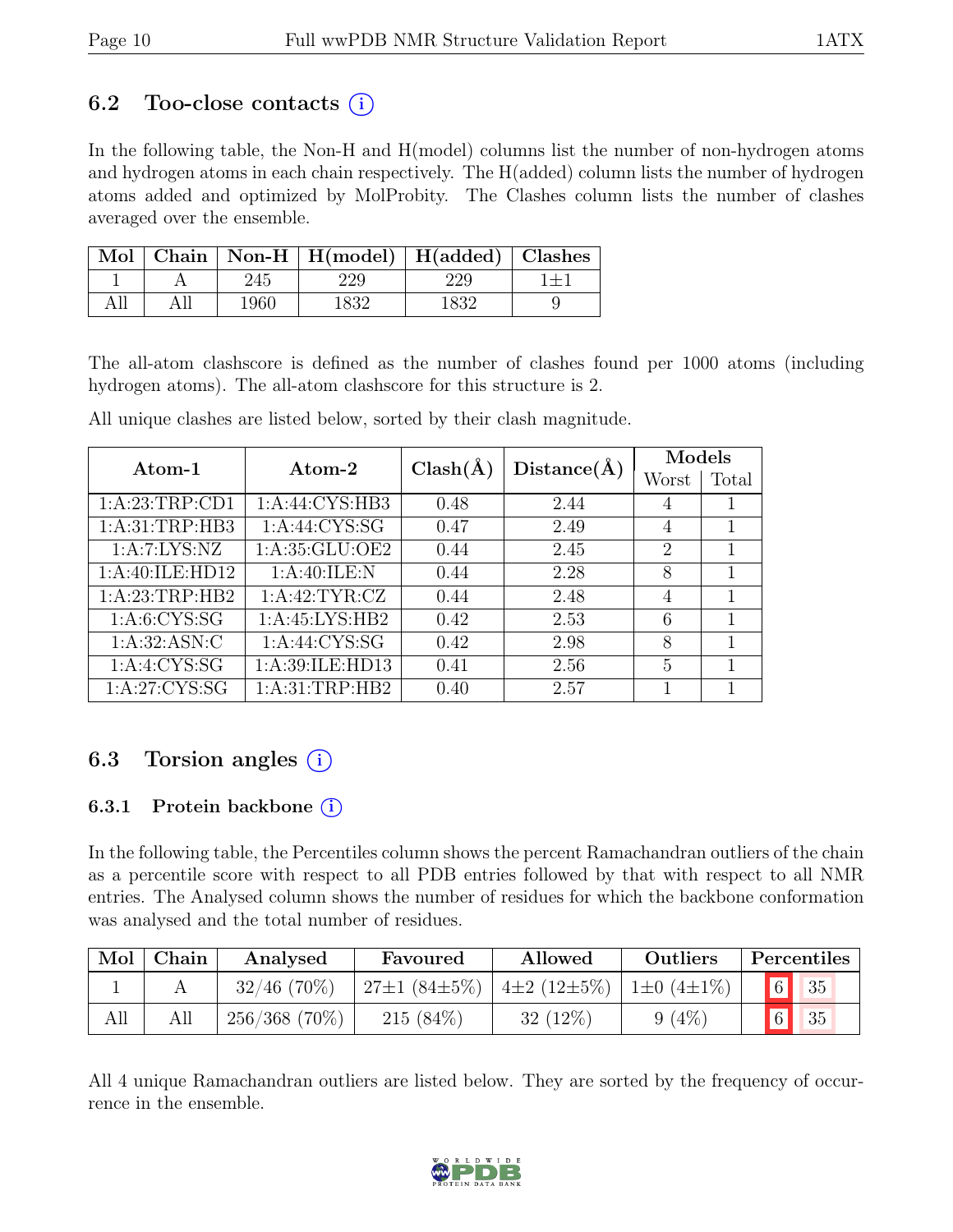|  |    |     | Mol   Chain   Res   Type   Models (Total) |
|--|----|-----|-------------------------------------------|
|  | 38 | ALA |                                           |
|  | 24 | VAL |                                           |
|  | 36 | GLY |                                           |
|  | 33 | ASN |                                           |

#### 6.3.2 Protein side chains  $(i)$

In the following table, the Percentiles column shows the percent sidechain outliers of the chain as a percentile score with respect to all PDB entries followed by that with respect to all NMR entries. The Analysed column shows the number of residues for which the sidechain conformation was analysed and the total number of residues.

| Mol | Chain | Analysed        | Rotameric          | <b>Outliers</b>   | Percentiles  |
|-----|-------|-----------------|--------------------|-------------------|--------------|
|     |       | 25/35(71%)      | $18\pm2(72\pm6\%)$ | $7\pm2(28\pm6\%)$ | $ 19\rangle$ |
| All | All   | $200/280(71\%)$ | 144 (72\%)         | 56(28%)           |              |

All 17 unique residues with a non-rotameric sidechain are listed below. They are sorted by the frequency of occurrence in the ensemble.

| Mol          | Chain            | Res            | <b>Type</b>             | Models (Total)   |
|--------------|------------------|----------------|-------------------------|------------------|
| $\mathbf{1}$ | А                | 45             | <b>LYS</b>              | 7                |
| $\mathbf{1}$ | $\overline{A}$   | 6              | $\overline{\text{CYS}}$ | 6                |
| 1            | $\boldsymbol{A}$ | 34             | <b>CYS</b>              | 6                |
| $\mathbf{1}$ | $\boldsymbol{A}$ | $\overline{4}$ | <b>CYS</b>              | $\overline{5}$   |
| $\mathbf{1}$ | $\boldsymbol{A}$ | 37             | ARG                     | $\overline{5}$   |
| $\mathbf{1}$ | $\boldsymbol{A}$ | 43             | <b>CYS</b>              | $\overline{4}$   |
| $\mathbf{1}$ | $\overline{A}$   | 46             | $\overline{\text{GLN}}$ | $\overline{4}$   |
| $\mathbf 1$  | $\boldsymbol{A}$ | 29             | <b>SER</b>              | $\overline{4}$   |
| $\mathbf{1}$ | $\mathbf{A}$     | $35\,$         | GLU                     | $\boldsymbol{3}$ |
| $\mathbf{1}$ | $\boldsymbol{A}$ | $\overline{5}$ | <b>LEU</b>              | 3                |
| $\mathbf{1}$ | $\boldsymbol{A}$ | 44             | <b>CYS</b>              | $\overline{2}$   |
| $\mathbf{1}$ | $\mathbf{A}$     | 27             | $\overline{\text{CYS}}$ | $\overline{2}$   |
| $\mathbf{1}$ | $\mathbf{A}$     | 22             | ILE                     | $\mathbf{1}$     |
| $\mathbf{1}$ | $\mathbf{A}$     | $32\,$         | <b>ASN</b>              | $\mathbf{1}$     |
| $\mathbf{1}$ | $\overline{A}$   | 39             | ILE                     | $\mathbf{1}$     |
| $\mathbf 1$  | $\mathbf{A}$     | 42             | <b>TYR</b>              | $\mathbf{1}$     |
| 1            | Α                | 33             | <b>ASN</b>              | 1                |

### 6.3.3 RNA  $(i)$

There are no RNA molecules in this entry.

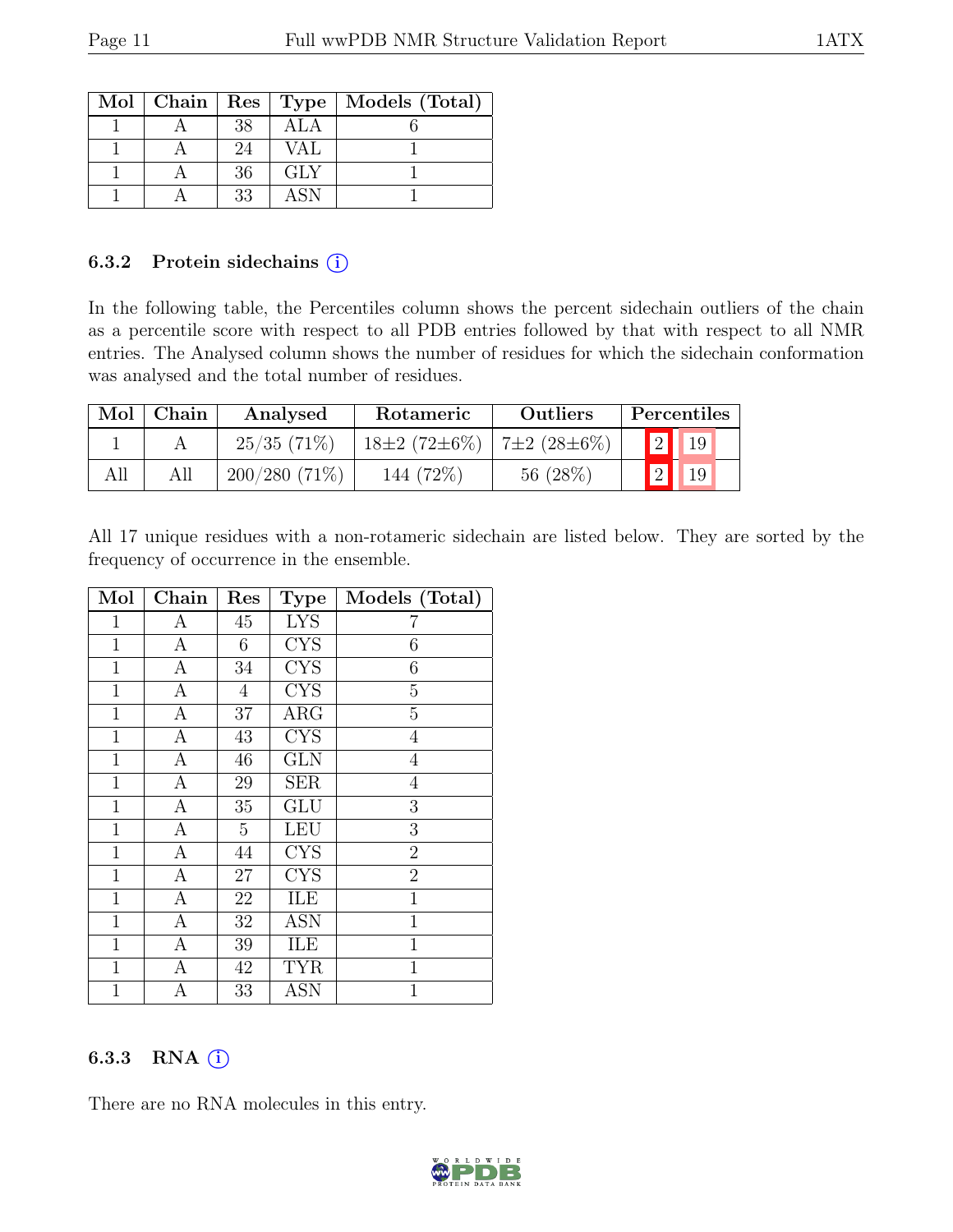### 6.4 Non-standard residues in protein, DNA, RNA chains  $(i)$

There are no non-standard protein/DNA/RNA residues in this entry.

## 6.5 Carbohydrates  $(i)$

There are no monosaccharides in this entry.

## 6.6 Ligand geometry  $(i)$

There are no ligands in this entry.

## 6.7 Other polymers  $(i)$

There are no such molecules in this entry.

## 6.8 Polymer linkage issues  $(i)$

There are no chain breaks in this entry.